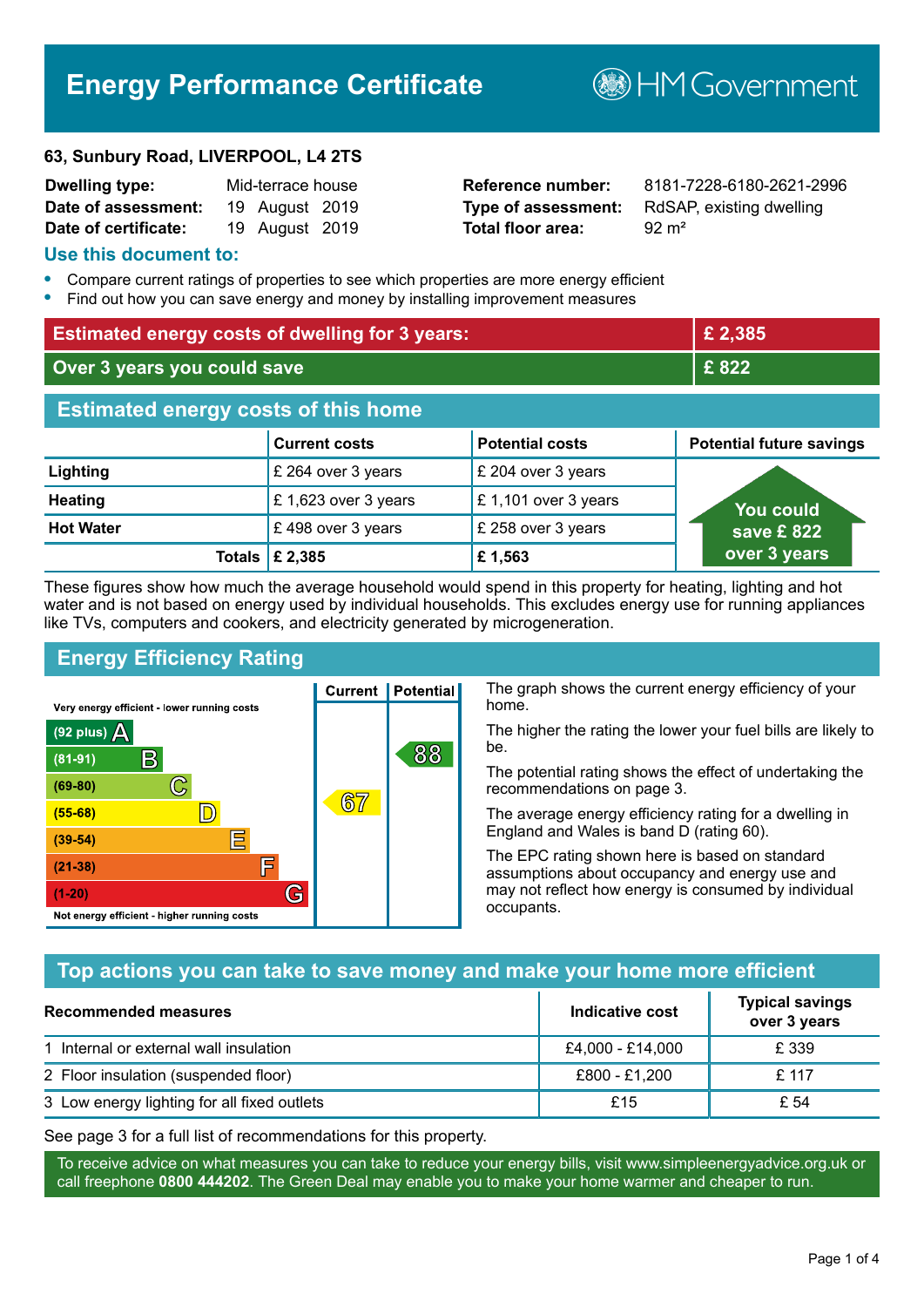**Energy Performance Certificate**

#### **Summary of this home's energy performance related features**

| <b>Element</b>        | <b>Description</b>                             | <b>Energy Efficiency</b> |
|-----------------------|------------------------------------------------|--------------------------|
| Walls                 | Solid brick, as built, no insulation (assumed) | ★☆☆☆☆                    |
| Roof                  | Pitched, 150 mm loft insulation                | ★★★★☆                    |
| Floor                 | Suspended, no insulation (assumed)             |                          |
| Windows               | Fully double glazed                            | ★★★☆☆                    |
| Main heating          | Boiler and radiators, mains gas                | ★★★★☆                    |
| Main heating controls | Programmer, TRVs and bypass                    | ★★★☆☆                    |
| Secondary heating     | Room heaters, mains gas                        |                          |
| Hot water             | From main system, no cylinder thermostat       | ★★★☆☆                    |
| Lighting              | Low energy lighting in 70% of fixed outlets    | *****                    |

Current primary energy use per square metre of floor area: 221 kWh/m² per year

The assessment does not take into consideration the physical condition of any element. 'Assumed' means that the insulation could not be inspected and an assumption has been made in the methodology based on age and type of construction.

#### **Low and zero carbon energy sources**

Low and zero carbon energy sources are sources of energy that release either very little or no carbon dioxide into the atmosphere when they are used. Installing these sources may help reduce energy bills as well as cutting carbon. There are none provided for this home.

# **Your home's heat demand**

For most homes, the vast majority of energy costs derive from heating the home. Where applicable, this table shows the energy that could be saved in this property by insulating the loft and walls, based on typical energy use (shown within brackets as it is a reduction in energy use).

| <b>Heat demand</b>           | <b>Existing dwelling</b> | Impact of loft<br>insulation | Impact of cavity<br>wall insulation | Impact of solid<br>wall insulation |
|------------------------------|--------------------------|------------------------------|-------------------------------------|------------------------------------|
| Space heating (kWh per year) | 8.701                    | (268)                        | N/A                                 | (2,393)                            |
| Water heating (kWh per year) | 3,370                    |                              |                                     |                                    |

You could receive Renewable Heat Incentive (RHI) payments and help reduce carbon emissions by replacing your existing heating system with one that generates renewable heat, subject to meeting minimum energy efficiency requirements. The estimated energy required for space and water heating will form the basis of the payments. For more information, search for the domestic RHI on the www.gov.uk website.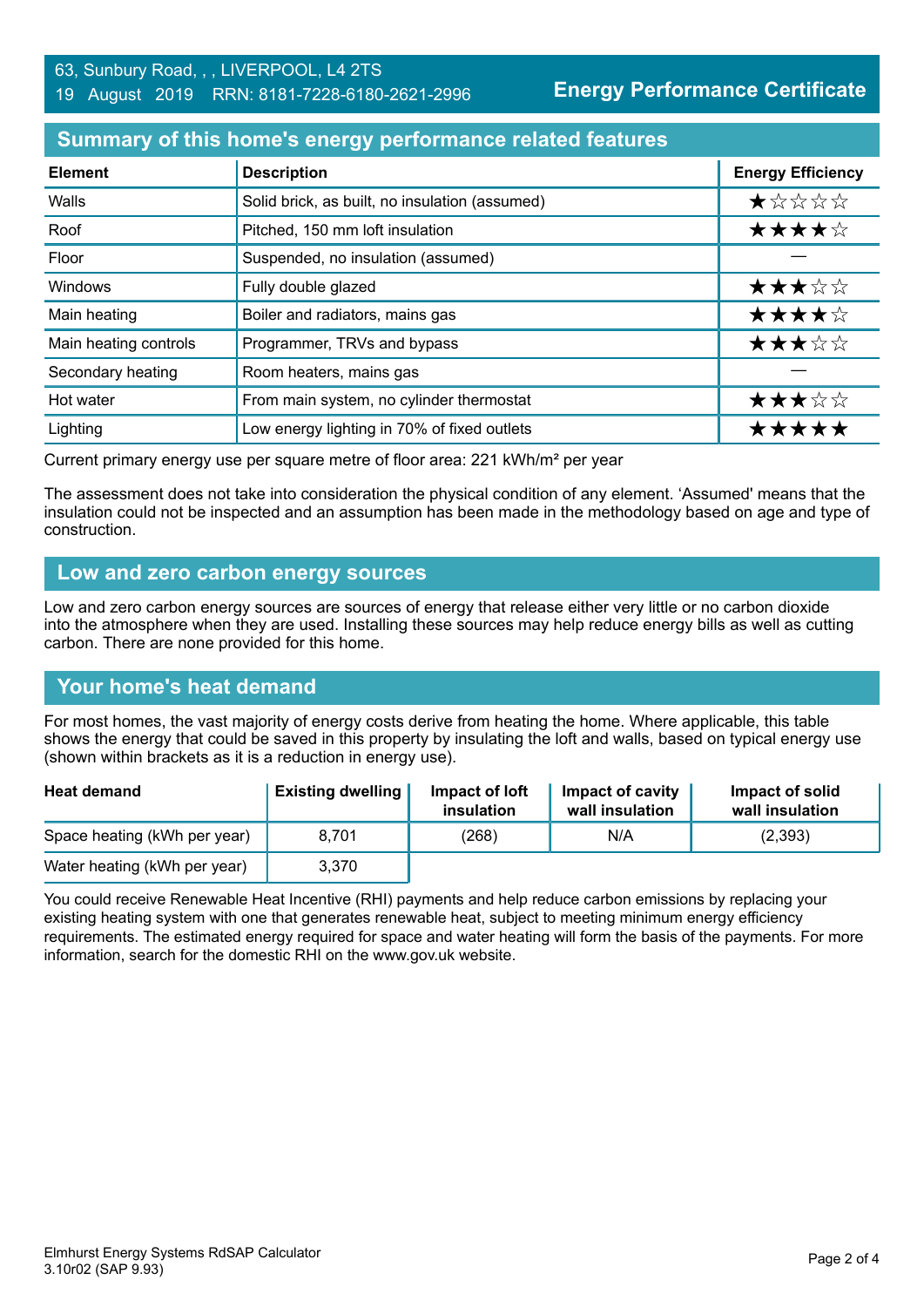#### 63, Sunbury Road, , , LIVERPOOL, L4 2TS 19 August 2019 RRN: 8181-7228-6180-2621-2996

#### **Recommendations**

The measures below will improve the energy performance of your dwelling. The performance ratings after improvements listed below are cumulative; that is, they assume the improvements have been installed in the order that they appear in the table. To receive advice on what measures you can take to reduce your energy bills, visit www.simpleenergyadvice.org.uk or call freephone 0800 444202. Before installing measures, you should make sure you have secured the appropriate permissions, where necessary. Such permissions might include permission from your landlord (if you are a tenant) or approval under Building Regulations for certain types of work.

| <b>Recommended measures</b>               | Indicative cost  | <b>Typical savings</b><br>per year | <b>Rating after</b><br>improvement |
|-------------------------------------------|------------------|------------------------------------|------------------------------------|
| Internal or external wall insulation      | £4,000 - £14,000 | £113                               | C72                                |
| Floor insulation (suspended floor)        | £800 - £1,200    | £ 39                               | C73                                |
| Low energy lighting for all fixed outlets | £15              | £18                                | C74                                |
| Solar water heating                       | £4,000 - £6,000  | £ 65                               | C76                                |
| Replacement glazing units                 | £1,000 - £1,400  | £40                                | C78                                |
| Solar photovoltaic panels, 2.5 kWp        | £3,500 - £5,500  | £ 317                              | <b>B88</b>                         |

# **Financial Support and the Green Deal**

Green Deal Finance allows you to pay for some of the cost of your improvements in instalments under a Green Deal Plan (note that this is a credit agreement, but with instalments being added to the electricity bill for the property). The availability of a Green Deal Plan will depend upon your financial circumstances. There is a limit to how much Green Deal Finance can be used, which is determined by how much energy the improvements are estimated to **save** for a 'typical household'.

You may also be able to obtain support towards repairs or replacements of heating systems and/or basic insulation measures under the ECO scheme, provided that you are in receipt of qualifying benefits or tax credits. To learn more about this scheme and the rules about eligibility, visit www.simpleenergyadvice.org.uk or call freephone **0800 444202** for England and Wales.